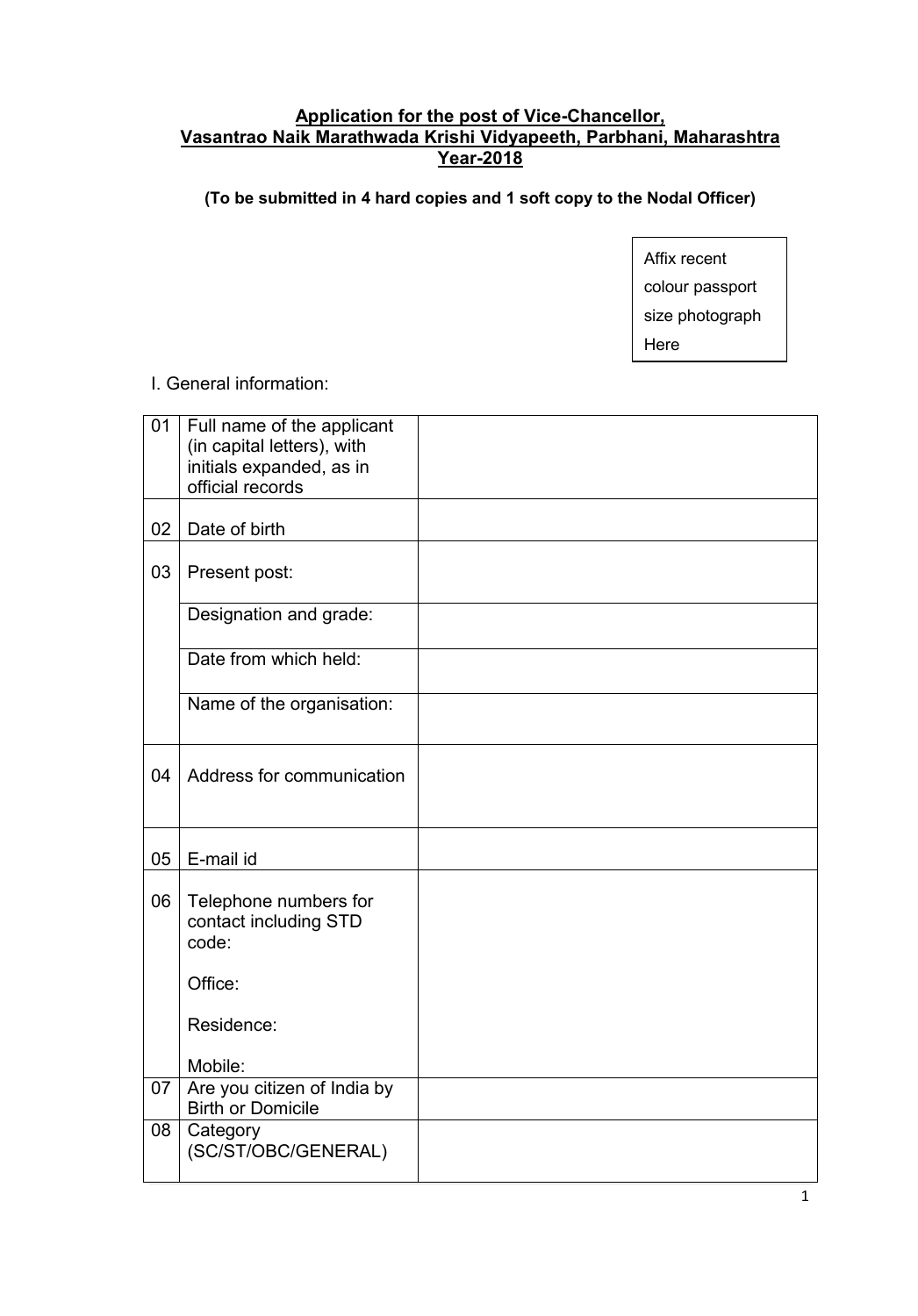| 09 | Have you ever been<br>convicted by court of low<br>for any offence? If yes, give<br>details thereof.                                           |  |
|----|------------------------------------------------------------------------------------------------------------------------------------------------|--|
|    | 10   Have you ever been<br>punished or debarred from<br>service of Govt. or other<br>organizations/ICAR etc.?<br>If yes, give details thereof. |  |

Signature of the Applicant

# **II. INFORMATION REGARDING QUALIFICATION AND EXPERIENCE :**

# **Part 'A' – Essential qualifications and experience**

## **01 Details of Academic Qualifications and academic record:**

# **01.01 Graduation:**

| University/Institution | Qualification/degree | Class/Division/Grade/ | Month &    |
|------------------------|----------------------|-----------------------|------------|
|                        |                      | Percentage            | Year       |
|                        |                      |                       | of passing |
|                        |                      |                       |            |
|                        |                      |                       |            |
|                        |                      |                       |            |
|                        |                      |                       |            |

#### **01.02 Post Graduation:**

| University/Institution | Qualification/degree | Class/Division/Grade/ | Month &    |
|------------------------|----------------------|-----------------------|------------|
|                        |                      | Percentage            | Year       |
|                        |                      |                       | of passing |
|                        |                      |                       |            |
|                        |                      |                       |            |
|                        |                      |                       |            |
|                        |                      |                       |            |

#### **01.03 Ph D:**

| University/Institution | Subject/thesis title | Month & Year<br>of award |
|------------------------|----------------------|--------------------------|
|                        |                      |                          |
|                        |                      |                          |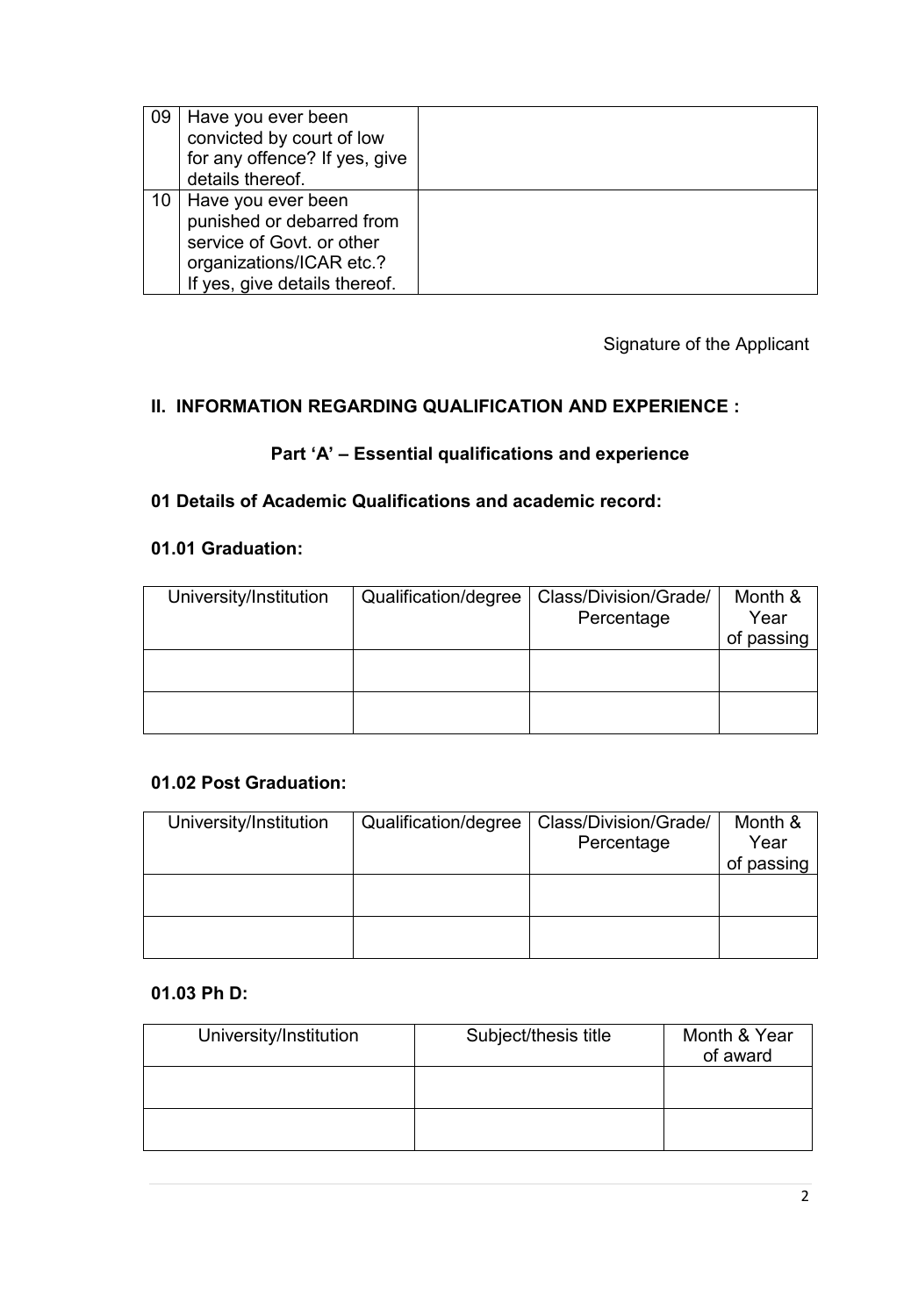**02 Experience in teaching, research and extension education in Agriculture or related fields in a university/well-established institution of repute and/or at the undergraduate and post-graduate level.**

## **02.01 Experience at the University level:**

| University*             | <b>Post</b> | <b>From</b> | To | Total (in years<br>and months) |
|-------------------------|-------------|-------------|----|--------------------------------|
|                         |             |             |    |                                |
|                         |             |             |    |                                |
|                         |             |             |    |                                |
|                         |             |             |    |                                |
|                         |             |             |    |                                |
|                         |             |             |    |                                |
| <b>Total experience</b> |             |             |    |                                |

\* Name of the University: If space provided for entering the name of the University is insufficient, use abbreviations in the column and expanded forms as foot note below the table.

# **02.02 Experience in an Institute/College:**

| Institution*                        | <b>Post</b> | <b>From</b> | To | Level |    | <b>Total</b><br>(in years<br>and<br>months) |
|-------------------------------------|-------------|-------------|----|-------|----|---------------------------------------------|
|                                     |             |             |    | UG    | PG |                                             |
|                                     |             |             |    |       |    |                                             |
|                                     |             |             |    |       |    |                                             |
|                                     |             |             |    |       |    |                                             |
| <b>Total experience at UG level</b> |             |             |    |       |    |                                             |
| <b>Total experience at PG level</b> |             | ÷           |    |       |    |                                             |
| <b>Total experience</b>             |             |             |    |       |    |                                             |

\* Name of the Institution: If space provided for entering the names of the Institution is insufficient, use abbreviations in the column and write full name and place below the table.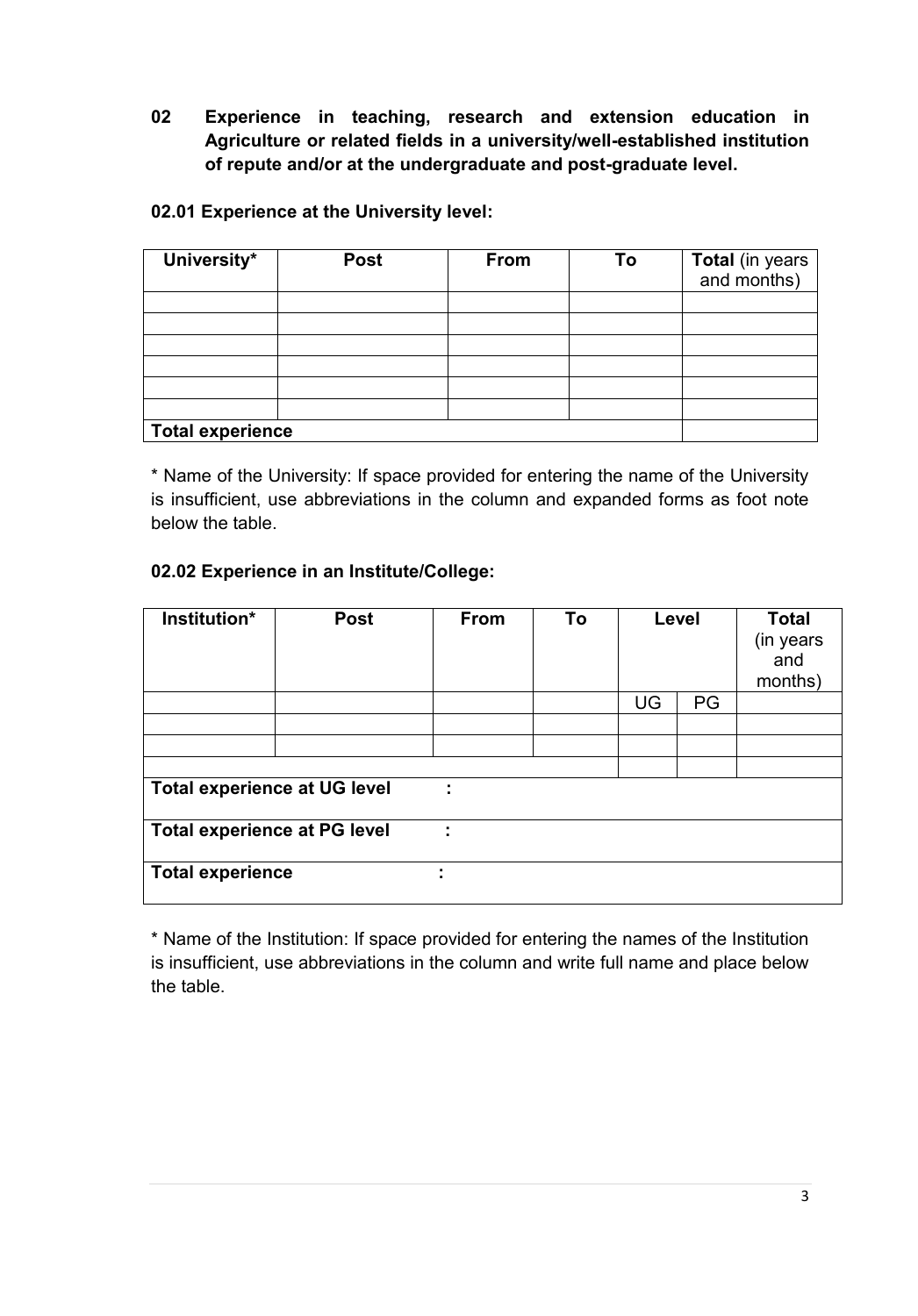# **03 Details of administrative experience not below the rank of Head of the Department (HOD) or equivalent posts\*.**

| Sr.<br>No. | Post | Equivalent Level<br>(HOD/Dean/Director) | From | To | <b>Total Period</b> |
|------------|------|-----------------------------------------|------|----|---------------------|
| 01         |      |                                         |      |    |                     |
| 02         |      |                                         |      |    |                     |
| 03         |      |                                         |      |    |                     |

\* The equivalence of the posts shall be decided by the Search Committee.

- **04 Details of research publications in peer-reviewed/referred international research journals after Ph. D and/or published books in a recognised discipline, referred for study at the National/International level.**
- **04.01 Research publications in peer-reviewed/referred international research journals after Ph. D:**

| Sr. | Title of the | Name of the   | Year and         | Journal Impact   |
|-----|--------------|---------------|------------------|------------------|
| No. | publication  | international | Volume of        | Factor &         |
|     |              | journal       | publication with | Number of        |
|     |              |               | page             | <b>Citations</b> |
| 01  |              |               |                  |                  |
| 02  |              |               |                  |                  |
| 03  |              |               |                  |                  |

\* Please attach additional sheets for details of research publications in international journals after Ph. D. if space provided is not adequate.

### **04.02 Details of published books in a recognised discipline, referred for study at the National/International level:**

| Sr.<br>No. | Title of the book | Name of the publisher | Institutions where<br>referred for study |
|------------|-------------------|-----------------------|------------------------------------------|
|            |                   |                       |                                          |
| 02         |                   |                       |                                          |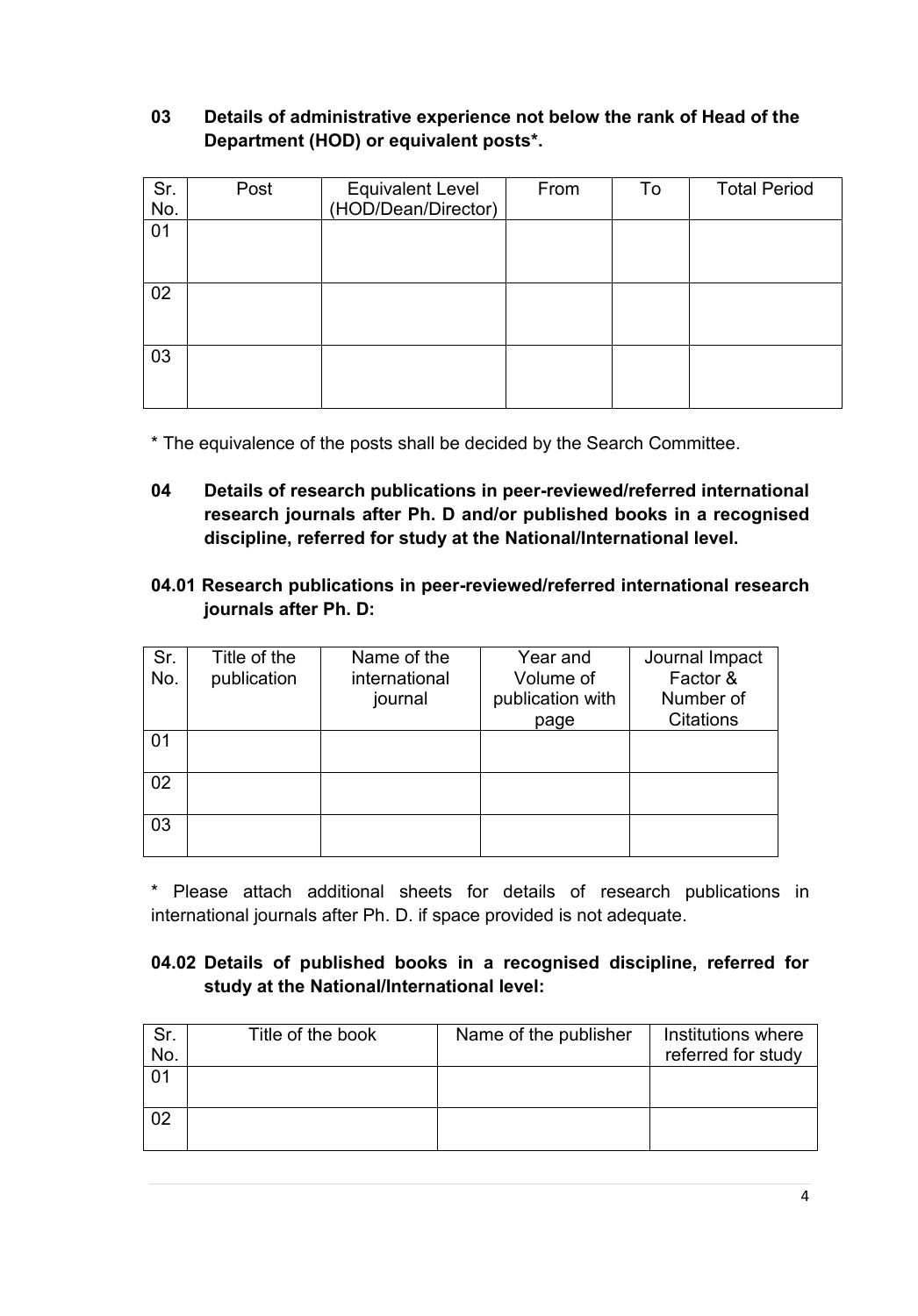# **04.03 Details of Awards and Honours received:**

| Sr.<br>No. | Title of the Award/<br>Honour | Name of the<br>Government/<br>Organization/<br>Institution | Year of<br>Felicitation | <b>Details of Award</b><br>(Cash, citation,<br>Medal, projects,<br>$etc.$ ) |
|------------|-------------------------------|------------------------------------------------------------|-------------------------|-----------------------------------------------------------------------------|
| 01         |                               |                                                            |                         |                                                                             |
| 02         |                               |                                                            |                         |                                                                             |
| 03         |                               |                                                            |                         |                                                                             |

# **04.04 Details of Technology / product / patents / education or extension models developed on the basis of Research/Education/Extension conducted by the applicant :**

| Sr. | Title of the | Details of        | Year of      | Details of         |
|-----|--------------|-------------------|--------------|--------------------|
| No. | Research     | Technology /      | development  | commercialization/ |
|     |              | Product developed |              | release /          |
|     |              |                   | Technology / | cultivation /      |
|     |              |                   | product      | use (returns, area |
|     |              |                   |              | covered, etc.)     |
| 01  |              |                   |              |                    |
|     |              |                   |              |                    |
| 02  |              |                   |              |                    |
|     |              |                   |              |                    |
| 03  |              |                   |              |                    |
|     |              |                   |              |                    |

# **05 Details of execution of major research project / multidisciplinary project.**

| Sr.<br>No. | Title of the<br>project | Financial provision<br>(Rs in lakh) |                                      | Granting/<br>funding |                   | Date       |
|------------|-------------------------|-------------------------------------|--------------------------------------|----------------------|-------------------|------------|
|            |                         | budget                              | Sanctioned   Expenditure<br>incurred | agency               | Commen-<br>cement | Completion |
| 01         |                         |                                     |                                      |                      |                   |            |
| 02         |                         |                                     |                                      |                      |                   |            |
| 03         |                         |                                     |                                      |                      |                   |            |

Note: If space provided in the column is insufficient please use abbreviations and expand suitable in the foot note. Please attach additional sheets and furnish information in the same proforma for other major projects executed.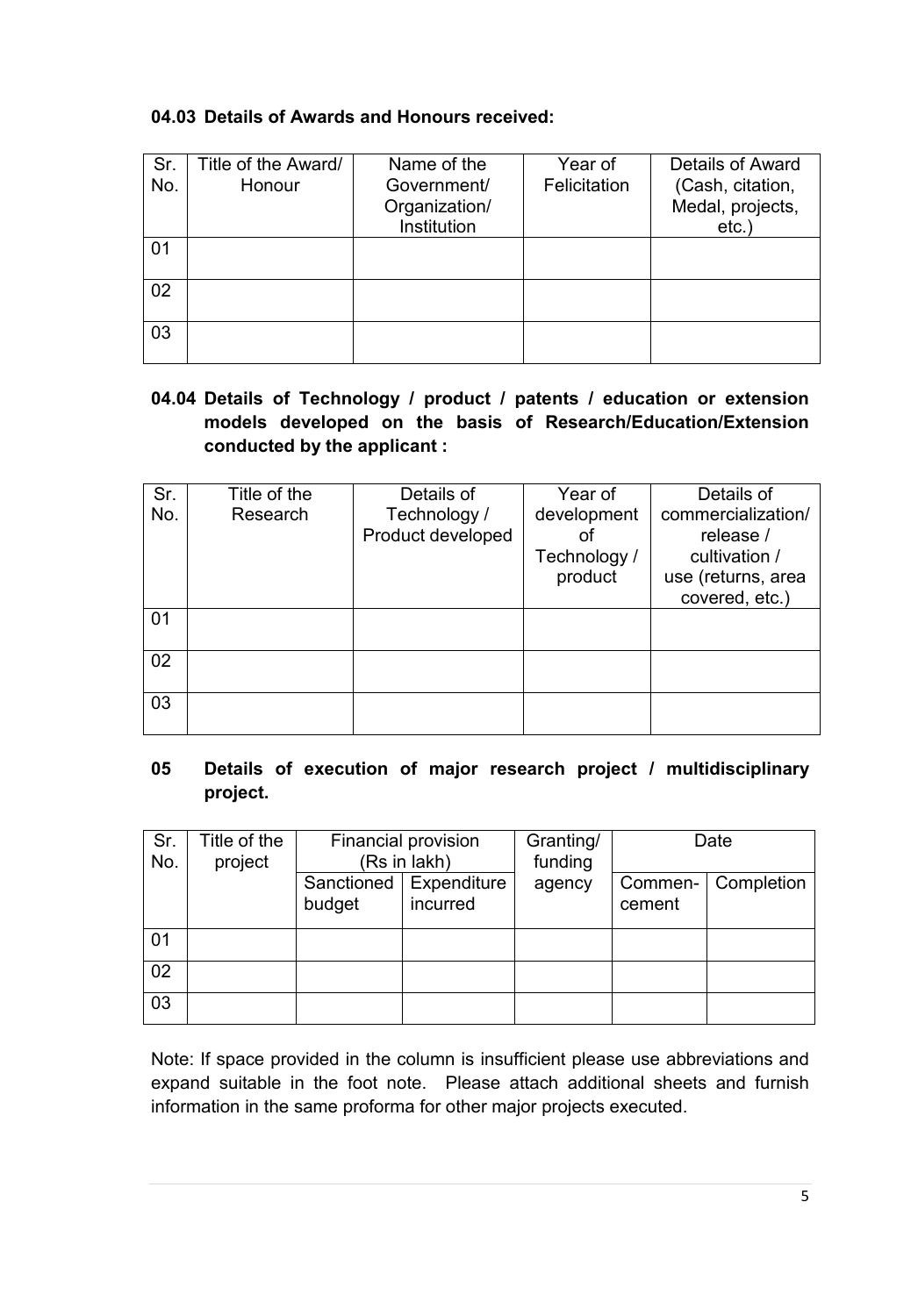**06. Details of experience of working with international bodies or international exposure through participation in training programmes held outside the country.**

#### **06.01 Working with international bodies**

| Sr.<br>No. | Name of the international<br>body | <b>Nature of</b><br>experience | <b>Period</b> |
|------------|-----------------------------------|--------------------------------|---------------|
|            |                                   |                                |               |
| 02         |                                   |                                |               |

### 06.02 **International exposure through participation in training programmes held outside the country:**

|              | <b>Training Programme</b> | Month & Year | <b>Total Period</b> | Place |
|--------------|---------------------------|--------------|---------------------|-------|
|              |                           |              |                     |       |
| $Sr.$<br>No. |                           |              |                     |       |
| 01           |                           |              |                     |       |
|              |                           |              |                     |       |
| 02           |                           |              |                     |       |
|              |                           |              |                     |       |
| 03           |                           |              |                     |       |
|              |                           |              |                     |       |
| 04           |                           |              |                     |       |
|              |                           |              |                     |       |
| 05           |                           |              |                     |       |
|              |                           |              |                     |       |
|              |                           |              |                     |       |

Note: Please attach additional sheets containing information in similar proforma for other International workshops. Seminars or conferences held outside the country if more than five.

Signature of the Applicant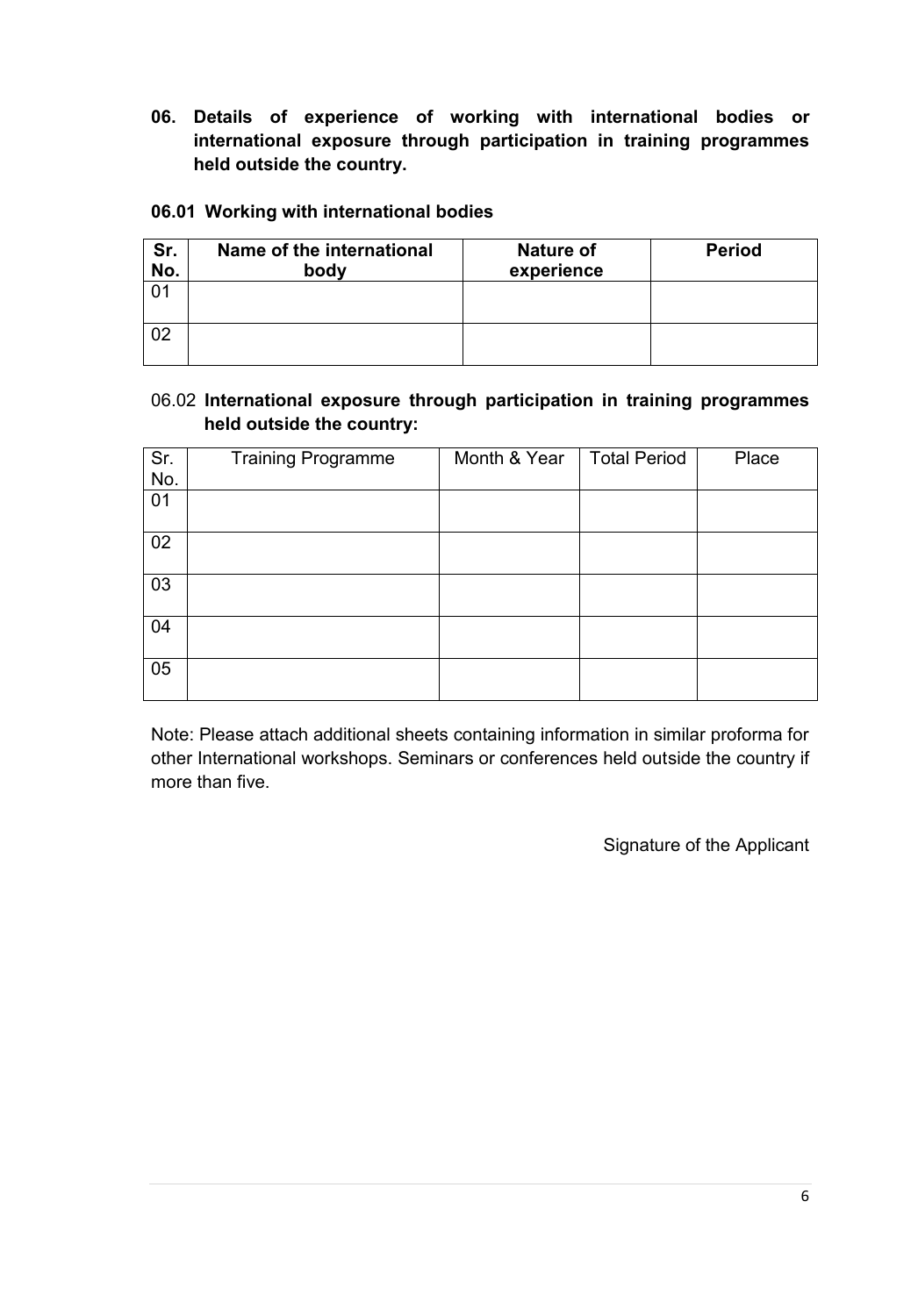## **Part 'B' - Desirable experience**

#### **07.Experience of working on the Statutory Authorities of a University/ICAR such as Board of Studies, Academic Council, Executive Council etc.:**

| Sr.<br>No. | Institution* | <b>Statutory</b><br>forum/authority<br>and position | <b>From</b> | To | <b>Total</b><br>(in years<br>and<br>months) |
|------------|--------------|-----------------------------------------------------|-------------|----|---------------------------------------------|
| 01         |              |                                                     |             |    |                                             |
| 02         |              |                                                     |             |    |                                             |
| 03         |              |                                                     |             |    |                                             |
| 04         |              |                                                     |             |    |                                             |

#### **08.Demonstrable experience of handling academic assessment and accreditation procedures, etc.:**

| Sr.<br>No. | <b>Area</b>                 | <b>Institution</b> | <b>Nature of</b><br><b>Assignment</b> | <b>Period</b><br>(From<br>to and<br>total<br>period in<br>years<br>and<br>months) | <b>Achievements</b><br>and evidence<br>therefor |
|------------|-----------------------------|--------------------|---------------------------------------|-----------------------------------------------------------------------------------|-------------------------------------------------|
| 1.         | Academic<br>Assessment      |                    |                                       |                                                                                   |                                                 |
| 2.         | Accreditation<br>procedures |                    |                                       |                                                                                   |                                                 |

**Note: \* Please attach separate sheet if space provided is not adequate**

#### **09.Experience to guide Ph.D students:**

| Sr.No. | Name of<br><b>Student</b> | Thesis title | Year | Name of<br>University/<br>Institution |
|--------|---------------------------|--------------|------|---------------------------------------|
| 01     |                           |              |      |                                       |
| 02     |                           |              |      |                                       |
| 03     |                           |              |      |                                       |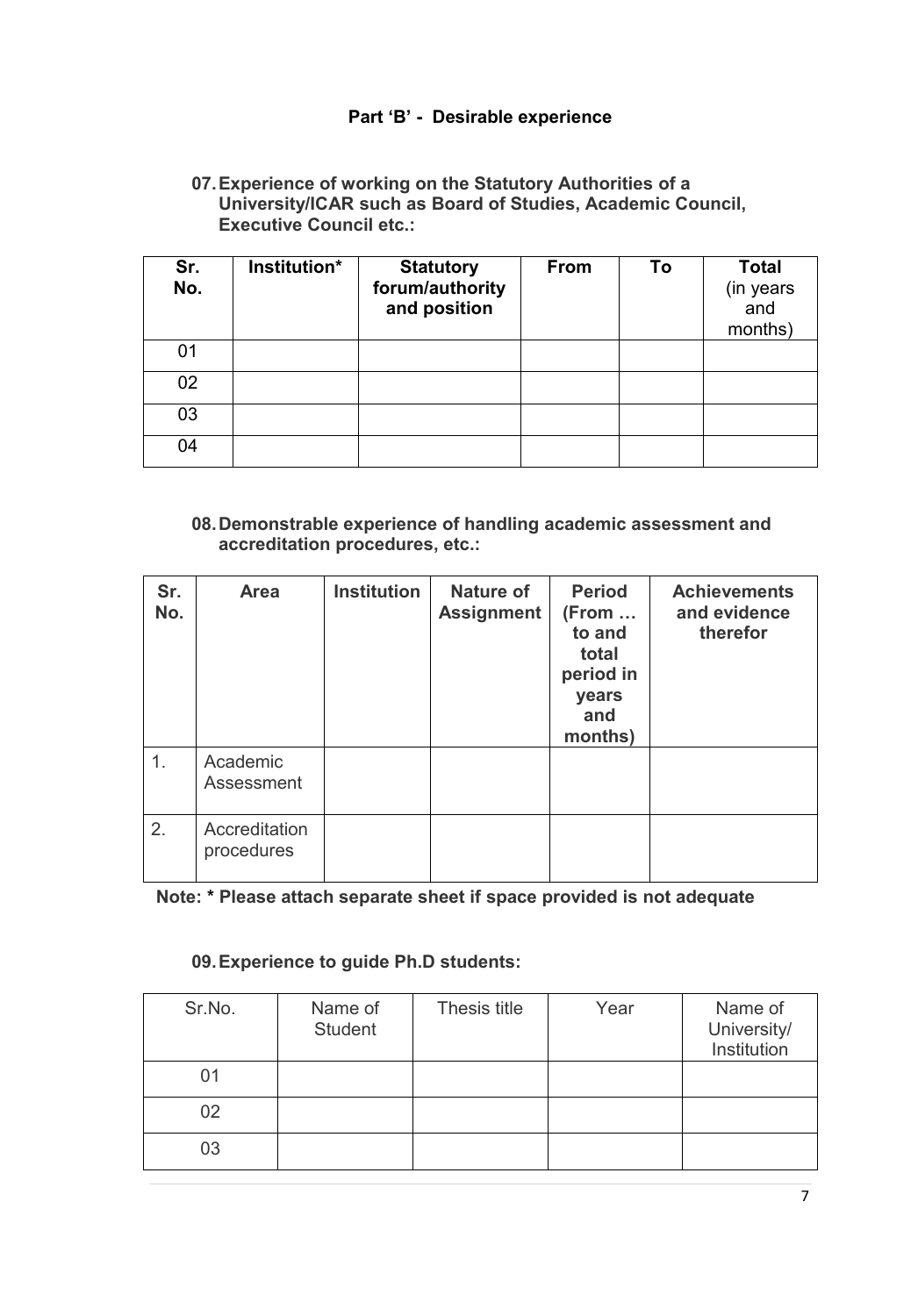**10.Experience in handling youth development work such as organizing student-centric activities for their all-round development.**

| Sr.<br>No. | <b>Area</b>                                                                        | <b>Institution</b> | <b>Period</b><br>(From  to<br>and total<br>period in<br>years and<br>months) | <b>Achievements and</b><br>evidence therefor |
|------------|------------------------------------------------------------------------------------|--------------------|------------------------------------------------------------------------------|----------------------------------------------|
| 1.         | Organizing<br>student-centric<br>activities for their<br>all-round<br>development. |                    |                                                                              |                                              |
| 2.         | Any other similar<br><i>issue</i><br>(Please specify)                              |                    |                                                                              |                                              |

# **11. Experience of organizing events such as workshops, seminars, conference at an International level within the country in the field of Agriculture.**

| Sr.<br>No | Title of<br>workshop/seminar/<br>conference | Month &<br>Year | Place | Nature of experience<br>and details of capacity<br>with which organized |
|-----------|---------------------------------------------|-----------------|-------|-------------------------------------------------------------------------|
| 01        |                                             |                 |       |                                                                         |
| 02        |                                             |                 |       |                                                                         |
| 03        |                                             |                 |       |                                                                         |
| 04        |                                             |                 |       |                                                                         |

#### **12. Demonstrated experience in leadership**

| Sr.<br>No. | Brief description of nature of leadership<br>activity and role played | Documented evidence of<br>achievements in leadership |
|------------|-----------------------------------------------------------------------|------------------------------------------------------|
| 01         |                                                                       |                                                      |
| 02         |                                                                       |                                                      |

Note: Please attach additional sheets containing information in similar proforma for other relevant activities.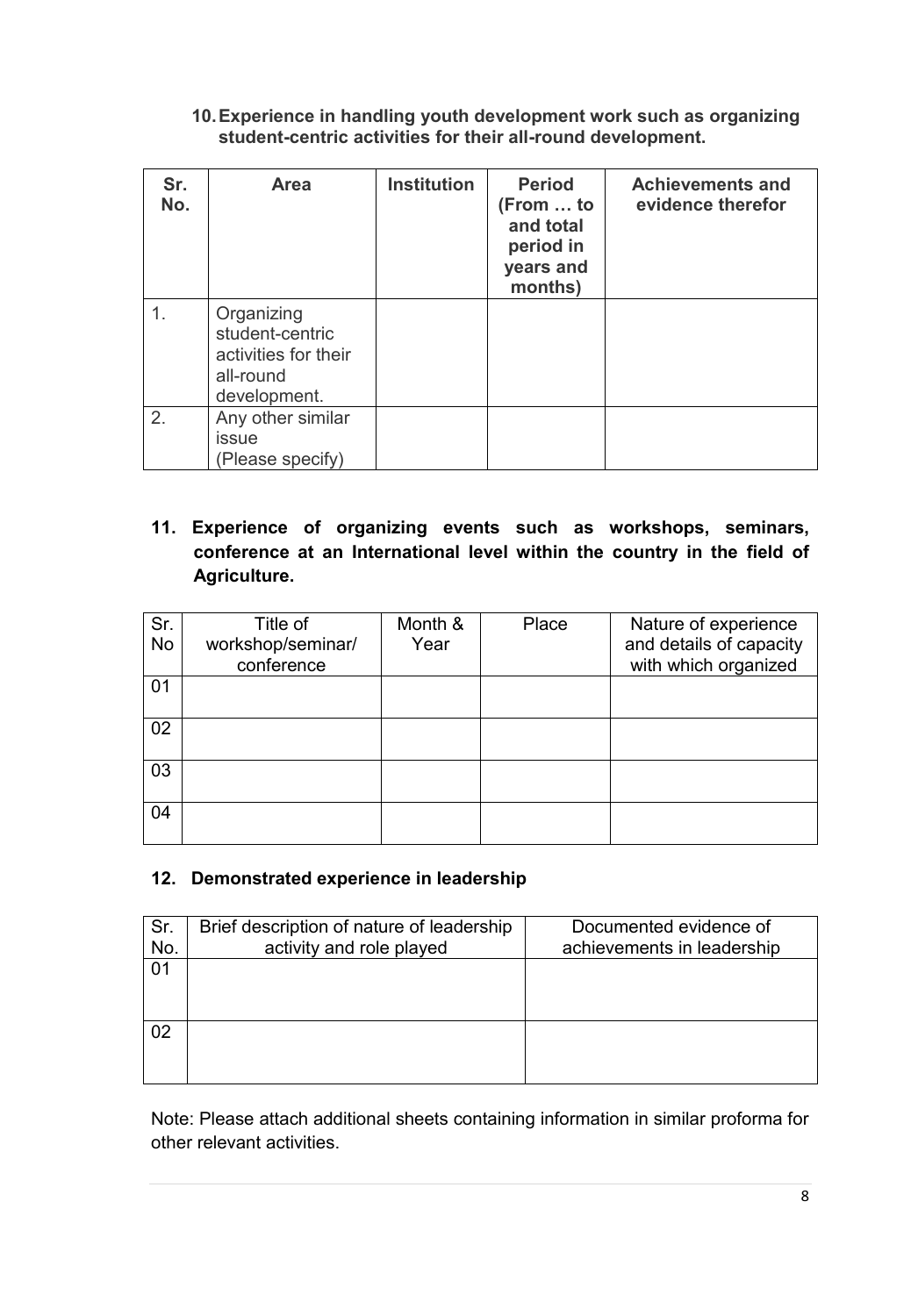## **PART 'C'**

#### **Skills and Competencies**

#### **Please write a paragraph about your experience / achievements regarding each of the following areas:**

- **Technical Skills –**
	- 1. Openness towards technology and a deep conviction regarding its potential applications in a knowledge-based settings;
	- 2. Level of comfort in the use of technology ;

#### **Managerial Skills –**

- 1. Ability to anticipate issues and problems and prepare advance strategic plans;
- 2. Ability to generate resources and allocate the same appropriately ;
- 3. Capacity to work effectively under pressure and manage work and resources within tight deadlines;
- 4. Understanding of financial management including revenue generation, planning and fiscal control;
- **Alignment with corporate objectives and State as well as National level priorities** 
	- 1. Ability to identify the needs of the communities in key sectors;
	- 2. Understanding of the challenges before the Nation and how Higher Education can respond to developmental needs ;
	- 3. Understanding curriculum development issues, especially those relating to widening participation and social inclusion ;

#### **Leadership skills –**

- 1. Ability to motivate a diverse group of stakeholders ;
- 2. Desire to further the mission and goals of the organization;
- 3. Ability to think strategically and innovatively and maintain a broad perspective;
- 4. Ability to lead by personal example with openness to new ideas and a consultative approach in implementation of the same
- **Interpersonal communication and collaborative skills-**
	- 1. Details of experience in developing and executing National and International collaborative arrangements;
	- 2. Ability to interact effectively and persuasively with a strong knowledge-base at senior levels and in large forums as well as on a one-to-one basis;
	- 3. Evidence of being an active member of professional bodies and associations in pertinent fields.

\*\*\*\*\*\*\*\*\*\*\*\*

**Note: The candidates are free to add any other information about their achievements /experience in support of their candidature.**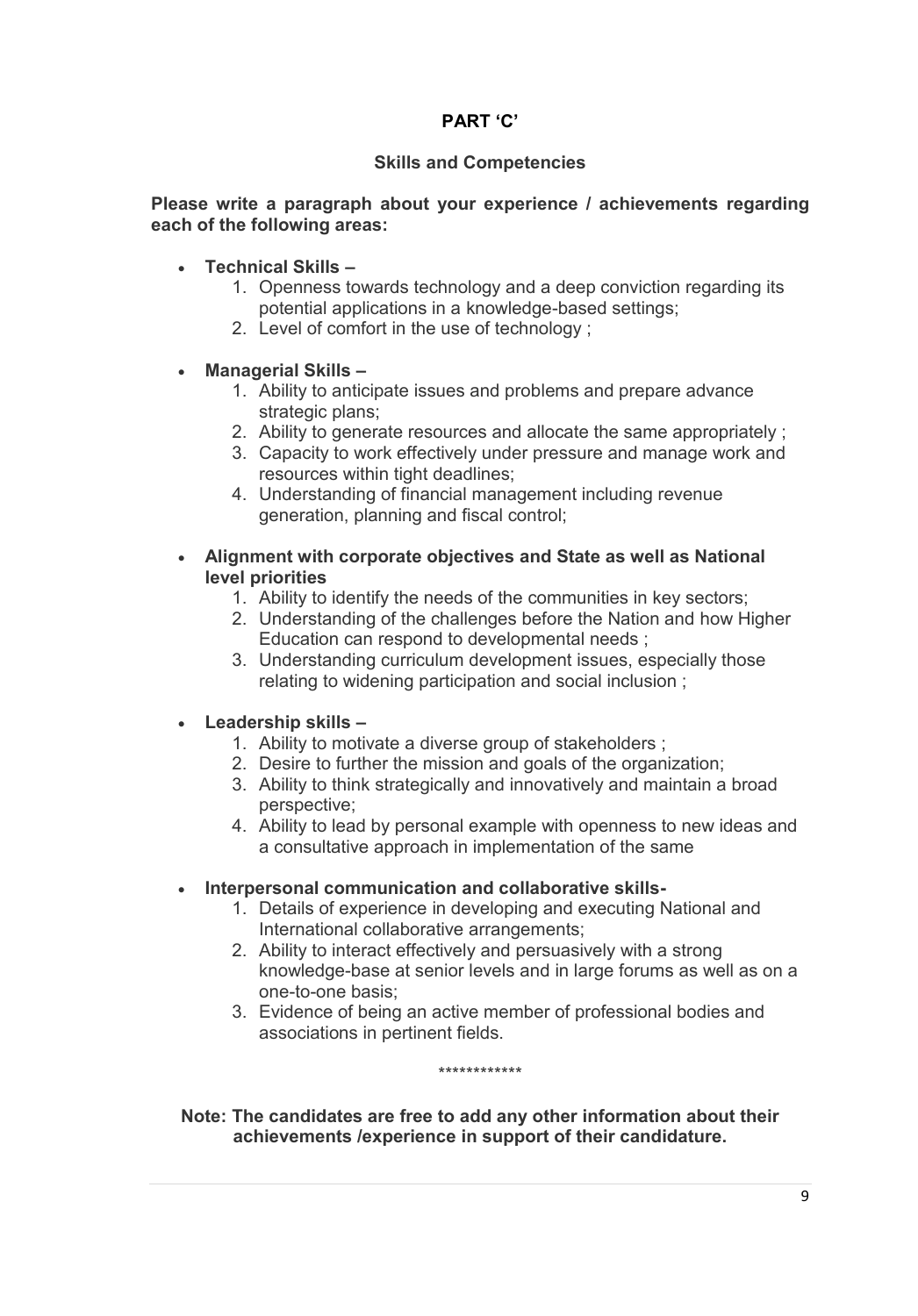# **III DECLARATION**

I \_\_\_\_\_\_\_\_\_\_\_\_\_\_\_\_\_\_\_\_\_\_\_\_\_\_\_\_\_\_\_\_\_\_\_\_\_\_\_\_\_\_\_\_\_\_ solemnly

affirm that the information submitted above is true to best of my knowledge and I am aware that if any information given by me is found incorrect or false my candidature can be cancelled at any stage of selection and appointment.

Date :

Place : Signature : Signature : Signature : Signature : Signature : Signature : Signature : Signature : Signature : Signature : Signature : Signature : Signature : Signature : Signature : Signature : Signature : Signature